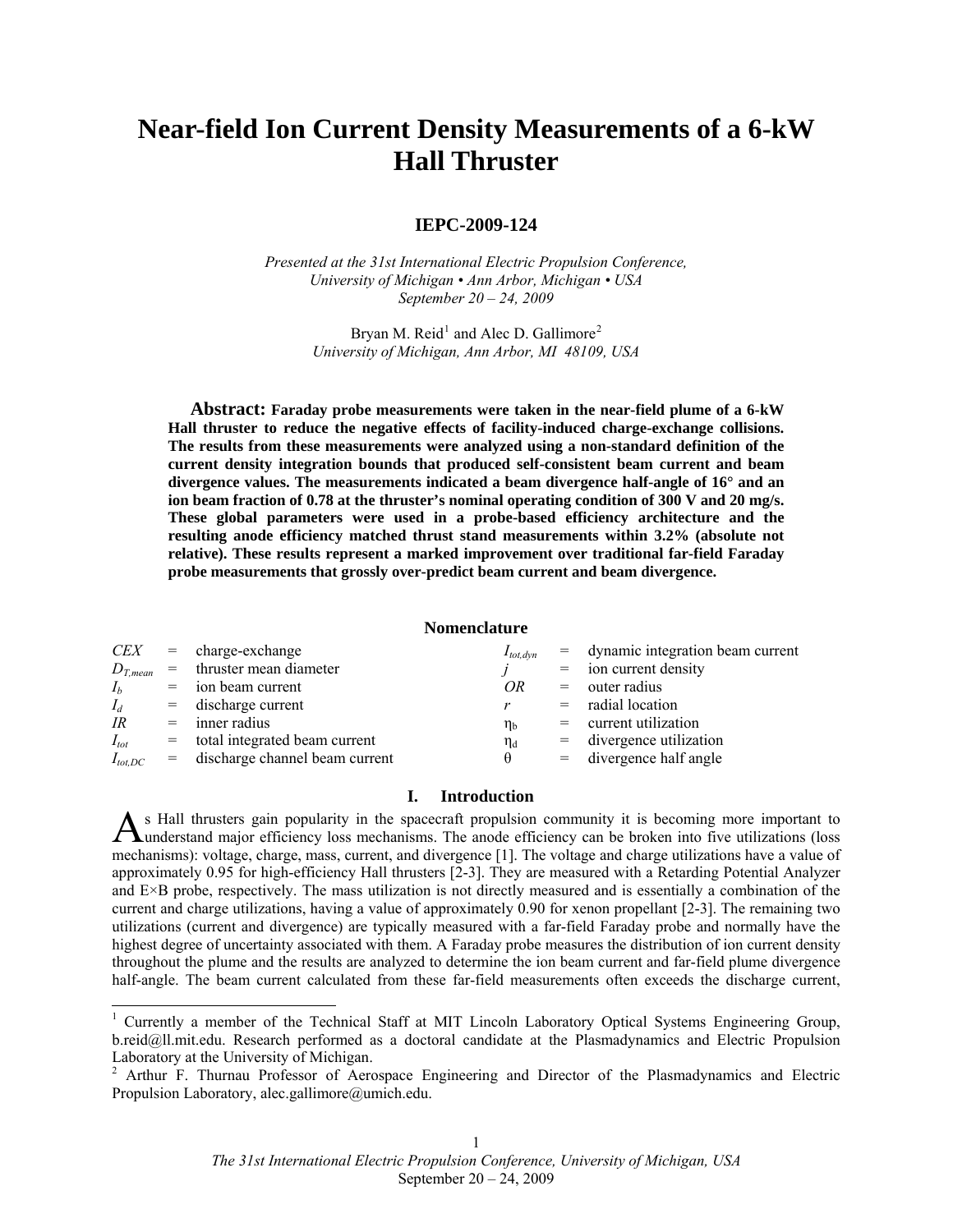which violates Kirchhoff's current law. The beam current is used to determine the current utilization efficiency using

$$
\eta_b = \frac{I_b}{I_d},\tag{1}
$$

where  $I_b$  is the ion beam current and  $I_d$  is the discharge current. The beam divergence half-angle calculated from farfield faraday probes typically exceeds 40° and the corresponding divergence utilization is

$$
\eta_d = (\cos \theta)^2, \tag{2}
$$

where *θ* is the divergence half-angle. Equation 2 indicates that the maximum achievable efficiency is approximately 60% at  $\theta$  = 40° before any other losses are included. Since Hall thrusters can achieve > 60% anode efficiency as measured by a thrust stand (includes all plasma-related losses), this gross over-prediction of beam divergence is one of the most flawed measurements included in probe-based efficiency analyses.

One of the primary reasons for the poor measurement of beam current and beam divergence is the negative effect of facility-induced Charge-EXchange (CEX) collisions. These collisions cause a re-distribution of main beam ions into the periphery of the plume, artificially increasing the measured beam divergence. This re-distribution of charge also contributes to the over-estimation of beam current since ions collected at the periphery of the plume are weighted higher in the hemispherical integration. To reduce the effect of facility-induced CEX, current density measurements were taken close to the exit plane of a 6-kW Hall thruster to reduce the probability that a main beam ion will encounter a CEX collision prior to reaching the probe. These measurements were taken within approximately one thruster diameter downstream of the thruster, a region often referred to as the near-field plume. A similar experiment was performed by Hofer *et al*. [4] and Jameson *et al*. [5] with promising results. However, neither of these experiments provided self-consistent measurements of both beam current and beam divergence. The work in this paper attempts to address these limitations.

#### **II. Experimental Apparatus**

<span id="page-1-0"></span>This section describes the vacuum facility, Hall thruster, and probe used for the near-field current density measurements. The near-field Faraday probe description includes probe design, data collection, beam current and plume divergence calculation methods, and sources of uncertainty.

### **A. Vacuum Facility**

Experiments were performed in the Large Vacuum Test Facility (LVTF) at the University of Michigan (UM) Plasmadynamics and Electric Propulsion Laboratory (PEPL). The LVTF is a 6-m-diameter, 9-m-long, cylindrical, stainless steel chamber. Pumping is provided by seven cryo-pumps and liquid nitrogen shrouds, with a nominal pumping speed of 240,000 l/s on xenon. The facility base pressure was approximately  $2.3 \times 10^{-7}$  torr, as measured by two hot cathode ionization gauges. More details on the facility and pressure monitoring equipment can be found in Refs. [6-7].

#### **B. Thruster**

Experiments were performed using a 6-kW laboratory model Hall thruster that has an approximate throttling range of 100-600 mN and 1000-3000 s specific impulse [8-11]. The thruster was equipped with a center-mounted LaB<sub>6</sub> hollow cathode that was operated at 7% of the anode mass flow rate. Research-grade xenon propellant (99.999% pure) was supplied to the anode and cathode by separate commercially-available flow meters and controllers, having an accuracy of  $\pm$  1% of full scale.

#### <span id="page-1-1"></span>**C. Near-field Faraday Probe**

# *1. Probe Design*

The collecting surface of the near-field ion current density probe was made of a 4.85-mm-diameter molybdenum disk that was fastened to a tungsten rod through an interference fit. Molybdenum was chosen for its relatively high operating temperature and low secondary electron emission coefficient. The 2-mm-diameter tungsten rod was housed in a 4.80-mm-outer-diameter alumina tube. The probe did not incorporate a guard ring, primarily due to the very small Debye length that required an impractical gap width of < 0.1 mm.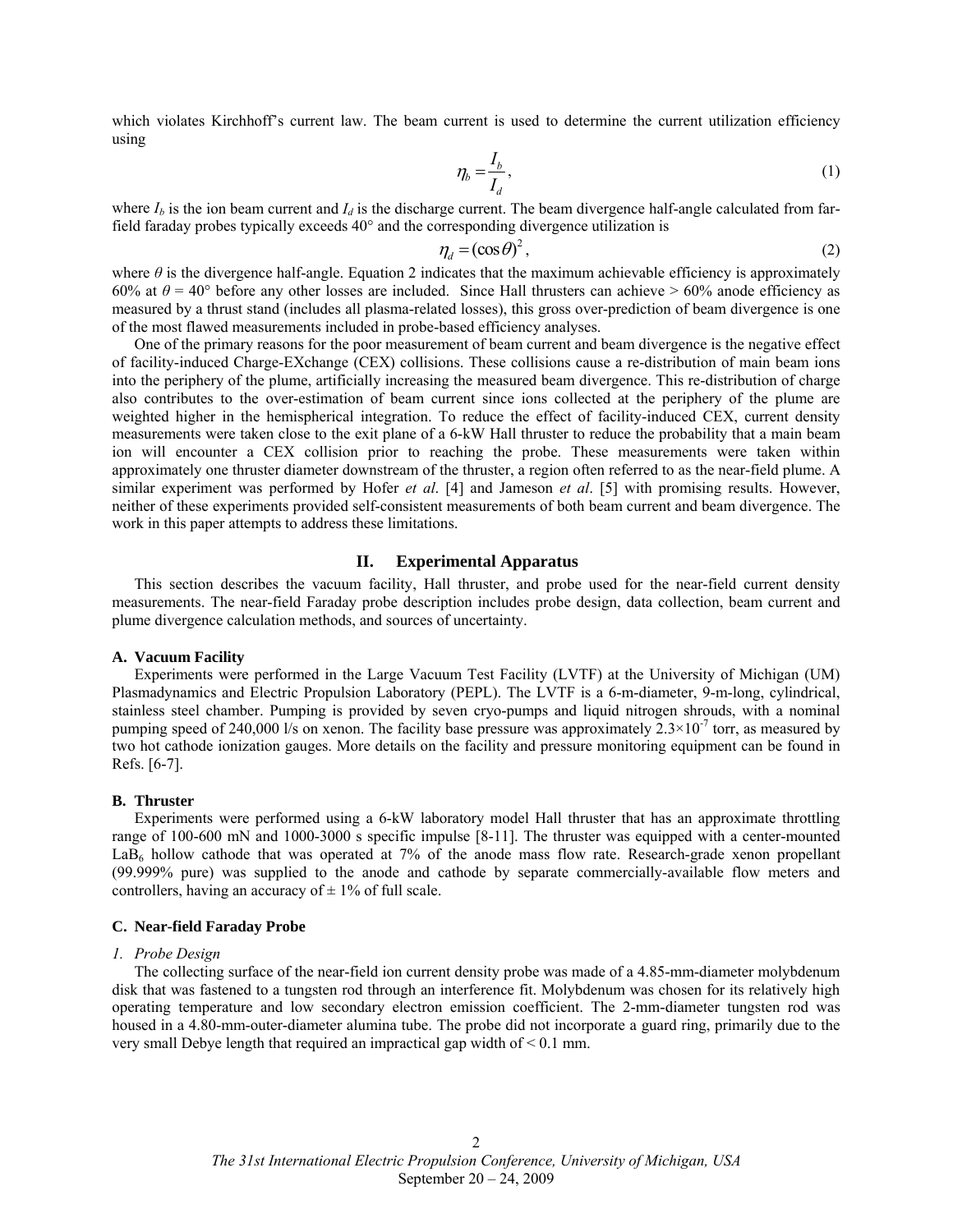

**Figure 1 Schematic of near-field Faraday probe design and construction (not to scale).** 

The probe was biased at -60 V with respect to facility ground (typically 70-80 V below plasma potential) and the current was measured across a 56  $\Omega$  thin-film resistor (121  $\Omega$  at 30 mg/s). This probe bias was consistent with the results in Ref. [4] that indicated saturation of the collected ion current at approximately -50 V with respect to ground.

*2. Data Collection* 

The probe was actuated using the High-speed Axial Reciprocating Probe (HARP) [12] and data were taken along radial paths that extended from +2.35 to -1.25 mean thruster diameters  $(D_{T,mean})$  from thruster centerline. Radial sweeps began at an axial location of 5.25  $D_{T,mean}$  and ended at 0.06  $D_{T,mean}$  from the thruster exit plane. A diagram of the data collection domain is shown in [Figure 2.](#page-2-0)



**Figure 2 Measurement domain for the near-Faraday probe measurements (not to scale).** 

<span id="page-2-0"></span>The data acquisition system recorded the probe position, ion current density, thruster discharge current, and thruster cathode potential at 100 kHz per channel. This resulted in a distinct measurement of each signal every 0.1 mm in the radial direction and adequately resolved the fluctuation in collected current due to nominal discharge current oscillations at approximately 20 kHz [2].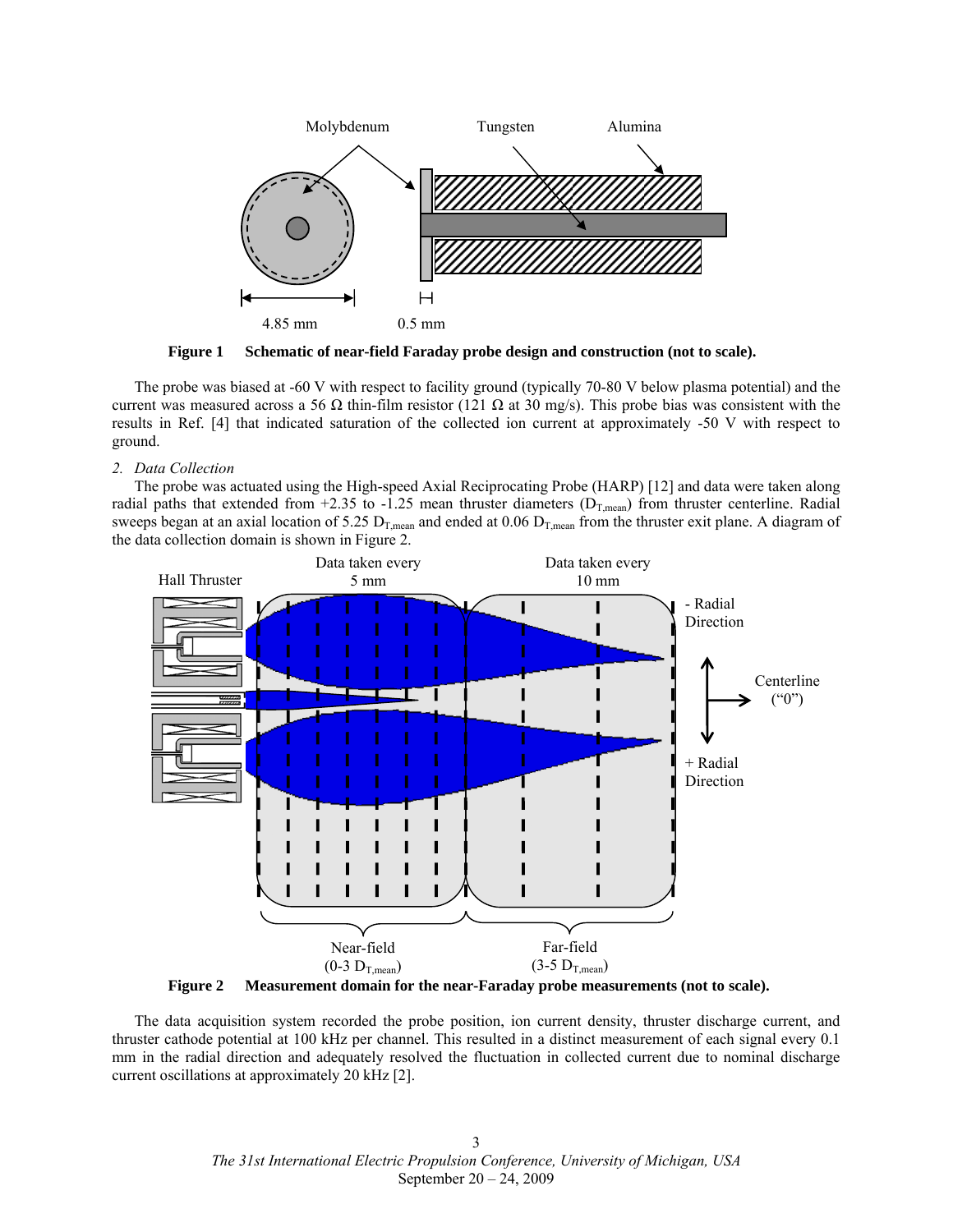#### <span id="page-3-0"></span>*3. Beam Current Calculation*

Traditional beam current calculations were not appropriate for the data collected with the near-field Faraday probe. The primary difference beyond the probe design was that the near-field data were recorded along radial paths rather than along a constant radius arc. This discrepancy changes the integration method from spherical into a cylindrical coordinates. The primary disadvantage of the data collection method proposed in this paper is that in the cylindrical plane, measurements must extend to infinity in the radial direction to capture the entire thruster plume. This impracticality is quickly reached by most facilities and translation stages. Fortunately, the thruster plume is reasonably approximated by a Gaussian distribution (see [Figure 3](#page-4-0) and discussion below), and as such, the bulk of the plume is contained within a few characteristic diameters. This limitation is further diminished as the probe approaches the exit plane of the thruster.

Since traditional beam current calculations could not be used with these near-field measurements, several beam current integration methods were explored in Ref. [2]. In all cases, the ion beam current was calculated by integrating the current density at each axial location using:

$$
I_b = 2\pi \int\limits_R^{OR} j(r)rdr,
$$
\n(3)

where  $j(r)$  is the axial current density at each radial location  $r$  and the plume was assumed axisymmetric. The integration limits in the radial direction (IR and OR) were chosen based on one of three methods:

- 1) Total current  $(I<sub>tot</sub>)$ : Integrate the ion flux from thruster centerline to the maximum radial location (2.35)  $D_{T,mean}$ ). This method is analogous to the hemispherical integration method used in traditional Faraday probe analyses. This method has limited applicability since the integral tends to infinity at large radial locations. In addition, this method produces undesirable results by including slow-moving ions located along thruster centerline that are emitted by the cathode and do not contribute to thrust.
- 2) Discharge channel integration  $(I_{tot,DC})$ : Integrate only the ion flux that exists directly downstream of the thruster exit plane between the discharge channel inner and outer radii  $(R<sub>CI</sub> \pm b/2)$ . This method assumes that all ions exit the discharge channel and travel with zero radial velocity. This method is similar to the one in Ref. [5]; however, its usefulness diminishes as the distance from the exit plane increases due to ion beam broadening (ion-ion and ion-neutral scattering and radial electric fields).
- 3) Dynamic integration  $(I_{tot, dyn})$ : Integrate the flux that exists within a window around the peak ion flux, defined as the location where flux drops to 1/e of its maximum value. This method creates an integration width that is consistent with the exit plane near the thruster (also consistent with option 2 above), yet adapts with the axial evolution of the current density distribution to capture the ions in the main beam.

The bounds selection in method 3) was based upon the 1/e cutoff used in the field of physics, especially Gaussian-beam laser optics, where it can represent the radial extent of the laser's peak irradiance. Since the plume of a Hall thruster can be reasonably approximated by a Gaussian, the 1/e cutoff should serve as a reasonable limit. The excellent approximation to a Gaussian is shown in [Figure 3](#page-4-0) for measurements at 0.06  $D_{\text{T mean}}$ . The Gaussian fit was of the form

$$
y = y_0 + A \exp\left[-\left(\frac{x - x_0}{width}\right)^2\right],\tag{4}
$$

where  $y_0 = 1.9485$ ,  $A = 129.06$ ,  $x_0 = 0.50574$ , and *width* = 0.095312. The Gaussian fit is valid throughout most of the near-field plume, but is only valid to approximately  $\pm$  15 degrees from centerline at 1 meter downstream (far-field).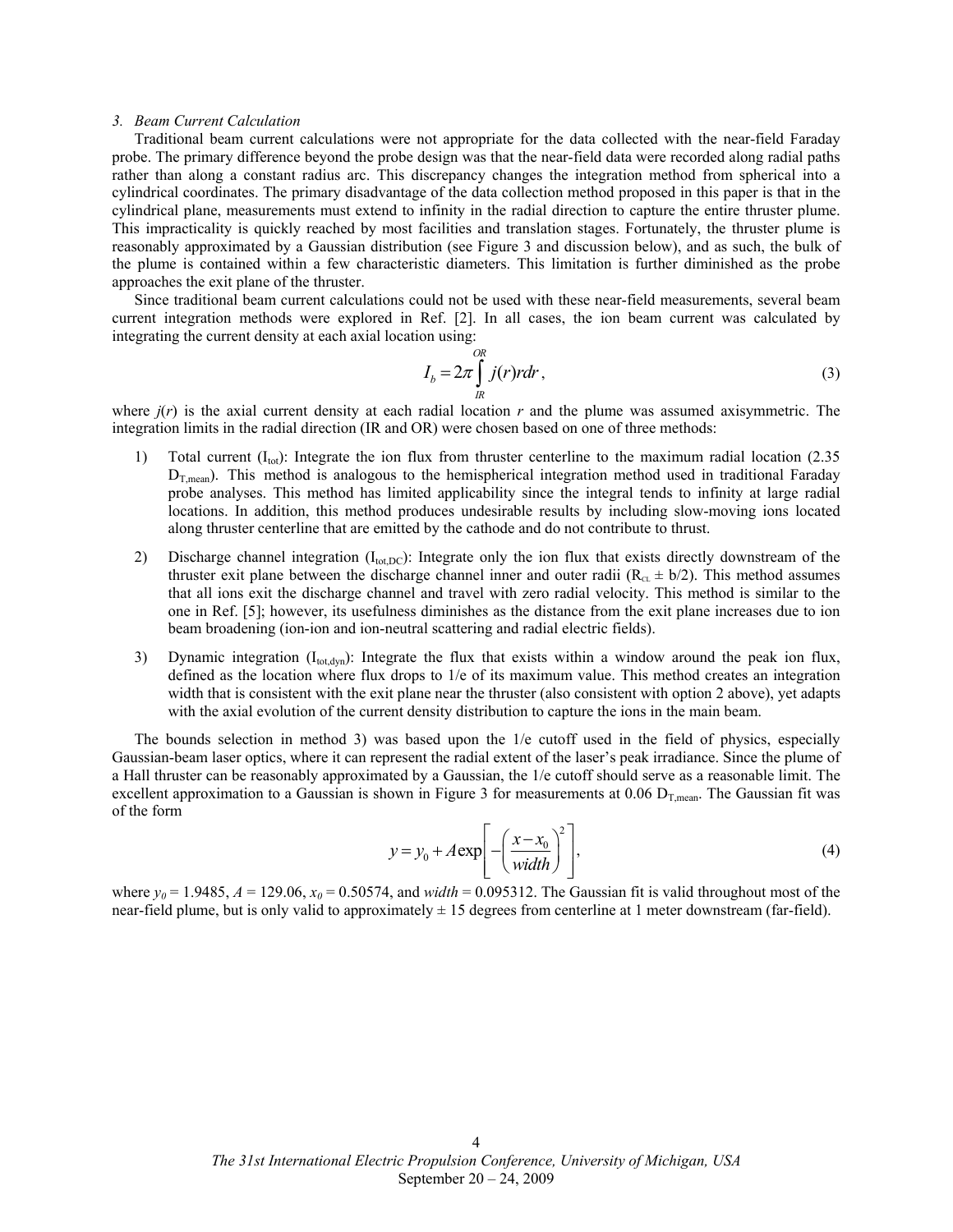

**Figure 3** Illustration of the quasi-Gaussian profile of the ion beam at  $0.06 \text{ D}_{\text{T,mean}}$ .

# <span id="page-4-0"></span>*4. Plume Divergence Calculation*

Without knowledge of the ion velocity field in the plume, the plume divergence angle must be defined based on the location of the primary ion flux (current density). Far-field Faraday probe analysis uses this principle when determining the 90% or 95% plume divergence half angle, which are somewhat arbitrarily defined. These definitions have traditionally produced unreasonably high plume divergence calculations that are inconsistent with performance measurements. This is discussed further in Section [IV.](#page-8-0)[C.](#page-10-0)

Since the beam current was calculated using a 1/e cutoff, the plume divergence was defined as the angle subtended by the 1/e locations. This approach is intuitive; an appropriate analogy is the pattern that a laser pointer produces on a wall. In this situation, a spectator would likely determine the laser's divergence by comparing the size of the beam on the wall with the distance between the laser and the wall. This is exactly the approach used in the near-field Faraday probe analysis of this paper and it is consistent with methods used by laser physicists.

The 1/e beam divergence definition assumes the ion beam is a point source located at the center of the discharge channel exit plane. The validity of this approximation is loosely supported by internal plasma measurements that showed the ion beam was concentrated towards channel centerline and the ion density peaked near the thruster exit [13-14]. Unfortunately, this approximation is not valid within the first few tenths of a mean thruster diameter downstream. This is indicated by unrealistically high calculated beam divergence half-angles close to the thruster (see results in Section [IV](#page-8-0)[.B\)](#page-9-0).

These new definitions for beam current and plume divergence represent a drastic change from the standard Hall thruster data analysis methods. The results from these calculations produce superior agreement with efficiency analysis when compared to standard analysis techniques, discussed further in Section [IV](#page-8-0).[C](#page-10-0). It should be noted that this beam divergence angle is not calculated directly *from* the ion beam momentum; instead it provides information *about* the ion beam momentum (cosine losses).

#### *5. Sources of Uncertainty*

There are two primary sources of uncertainty associated with the near-field probe measurements; collection area and collected current. The collection area can be influenced by probe sheath expansion as the probe is moved away from the thruster exit plane and the probe view factor as the probe is moved away from thruster centerline. The collected current can be influenced by secondary electron emission due to high-energy ion impacts and collection of CEX ions. None of these sources of uncertainty were addressed in this work. Although the final results are encouraging, this does not necessarily indicate that these sources should be neglected in future work. For instance, the effects of sheath expansion could be investigated using concurrent measurements of plasma density and electron temperature. On the other hand, we can easily rationalize that the effect of probe view factors can be neglected since the correction will be small over the areas of interest near channel centerline (*i.e.*,  $cos(10^{\circ}) = 0.985$ ). Similarly, the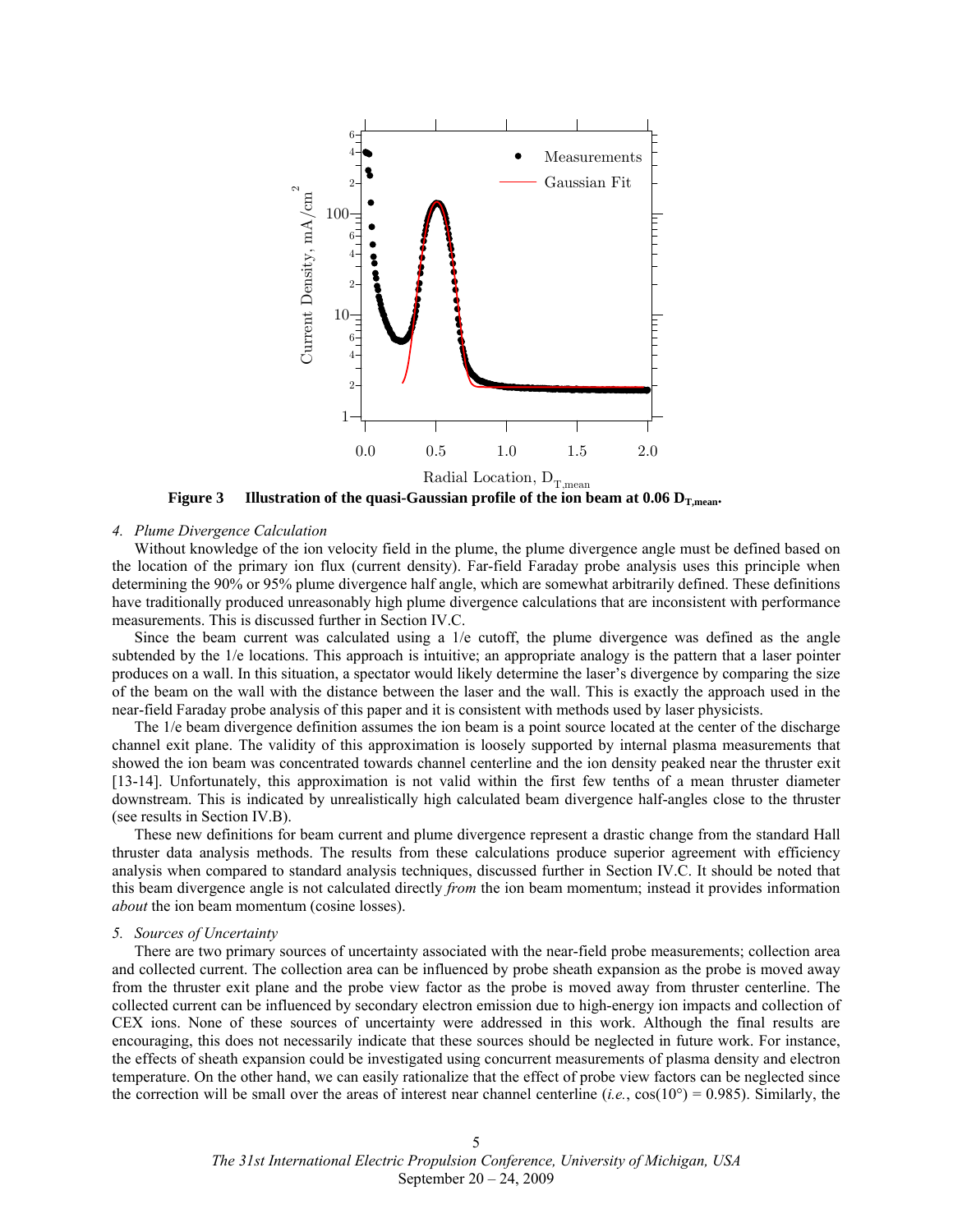effect of facility-induced CEX in the near-field  $(0-2)$   $D_{T,mean}$  is negligible compared to the contribution from thruster-induced CEX [15]. We will not attempt to correct for thruster-induced CEX since they constitute a natural evolution of the plume, even in vacuum conditions.

The corrections listed above require additional measurements and several underlying assumptions that have the potential to obscure the final results. Instead of attempting to include these sources of uncertainty, we will omit them and opt for conservative  $\pm 20\%$  uncertainty bounds for the beam current and plume divergence.

# **III. Results**

To isolate the effect of neutral flow rate, the magnetic field shape, cathode flow fraction, and discharge voltage were kept constant while varying the anode flow rate. The 6-kW thruster was designed for nominal operation at 6 kW (300 V and 20 mg/s), but during this study it was operated at discharge powers ranging from approximately 3 to 10 kW, corresponding to 300 V at 10, 20, and 30 mg/s. Additional measurements were reported at 150 V and 10, 20, and 30 mg/s in Ref. [2].

The applied magnetic field shape was held constant at each operating condition and the strength was optimized for maximum total efficiency. The true magnetic field may have been significantly different due to self-fields induced by the Hall current [16]. It should be noted that the thruster operates at 2-3% higher efficiency at fully optimized magnet settings including an internal trim coil. The pumping speed remained constant at each operating condition, which caused the facility pressure to increase with increasing flow rate. This increased the amount of background neutrals that were ingested by the thruster, which led to higher discharge current [2, 17].

Contours of the near-field ion current density for thruster operation at 300 V and 10, 20, and 30 mg/s are shown in [Figure 4](#page-6-0). Each contour represents more than 64,000 individual measurements of the local current density. All three contours showed that the ion beam exited the thruster channel and remained highly collimated for the first thruster diameter. Beyond the first thruster diameter, the main ion beam broadened and eventually coalesced near thruster centerline. The location of coalescence moved downstream with increased anode mass flow rate. This was consistent with internal plasma measurements that showed the plasma moved downstream with increasing flow rate [13-14].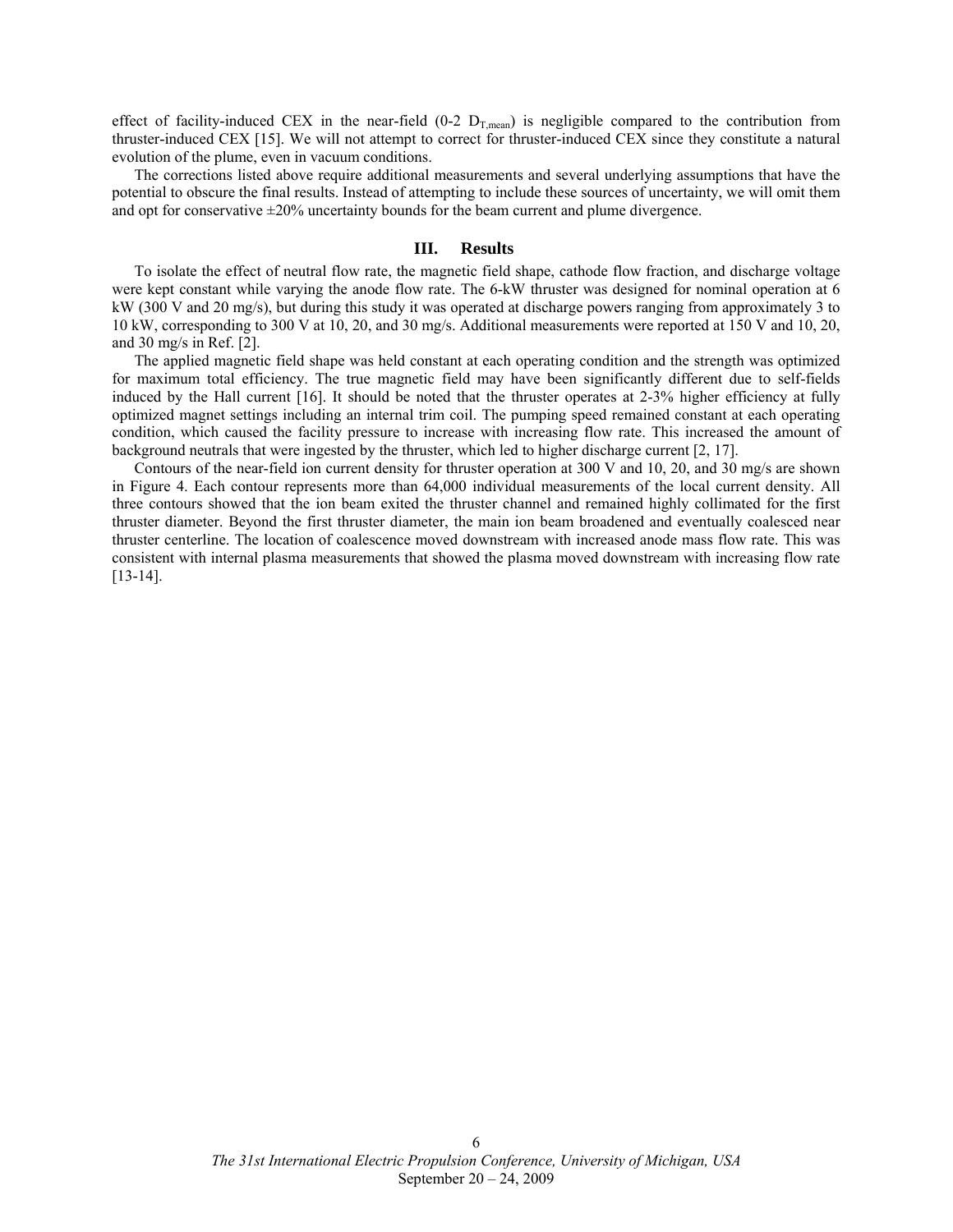

**Figure 4 Ion current density in the near-field plume for thruster operating conditions of 300 V and 10, 20, and 30 mg/s (note exponential contour scaling).** 

<span id="page-6-0"></span>Changes in the characteristic shape of the ion current density shown in [Figure 4](#page-6-0) can be more clearly seen by examining radial traces at several axial locations as shown in [Figure 5](#page-7-0) for thruster operation at 300 V and 20 mg/s. Near the thruster exit, the current density displayed three peaks; the two outer peaks represented each side of the thruster annulus and the center peak represented the cathode. Further downstream, the magnitude of the cathode peak decreased, ultimately fading into the rest of the profile. This double-peaked profile resembles the shape of a traditional far-field Faraday probe trace.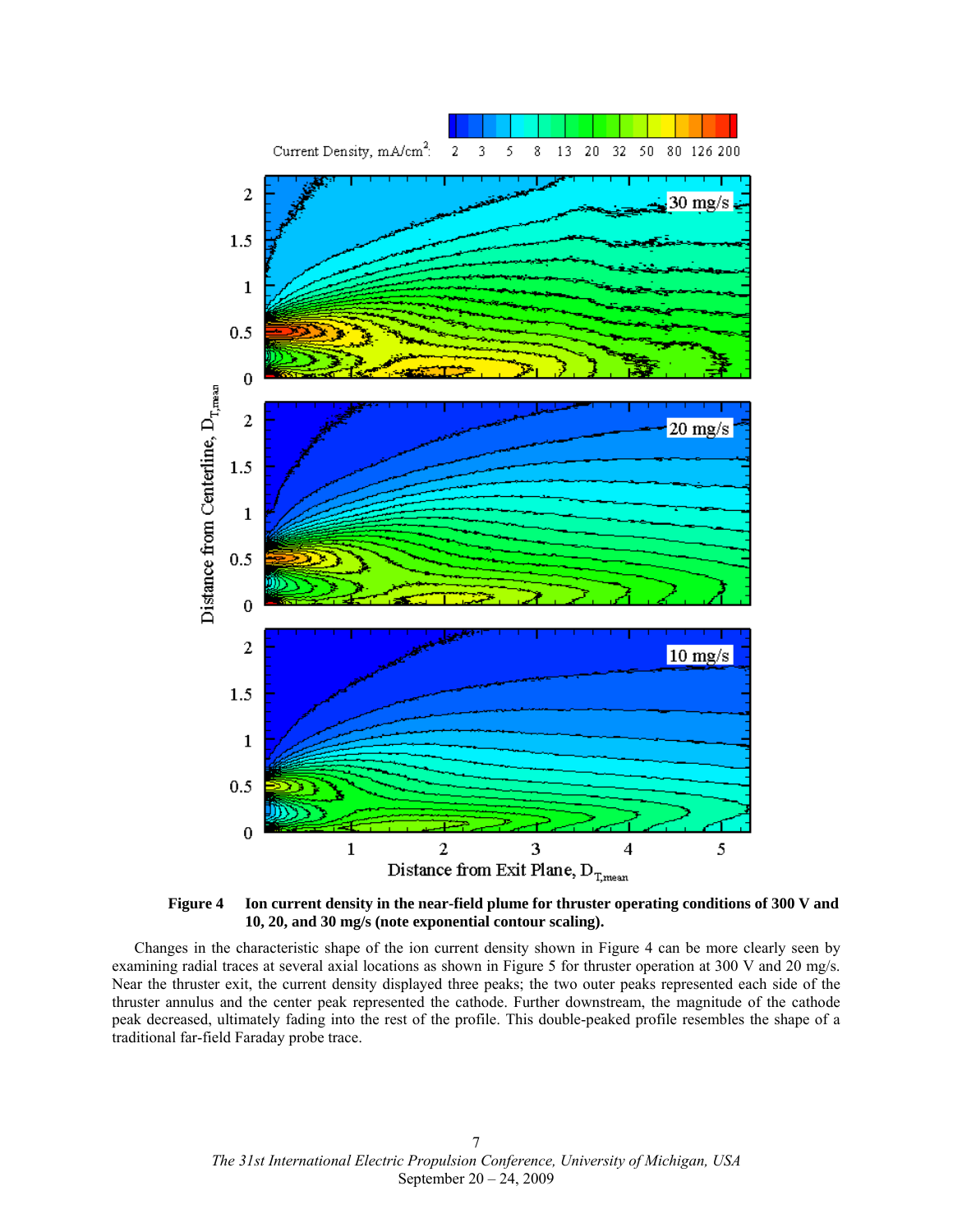

**Figure 5 Comparison of ion current density at several axial locations for thruster operation at 300 V and 20 mg/s.** 

<span id="page-7-0"></span>The peak current density as a function of axial distance from the thruster is shown in [Figure 6](#page-8-1), indicating a modest peak downstream of the thruster exit at 20 and 30 mg/s. The difference between the peak current density and the exit plane current density was larger at 30 mg/s than at 20 mg/s, indicating a dependence on flow rate that may have been attributed to increased collection of CEX ions or increased ingestion of facility neutrals that were ionized and accelerated outside the thruster. These contributions would have a larger impact at higher flow rates due to higher facility pressures.

Another potential contribution to the downstream peak in maximum current density was insufficient probe bias; however, results in Refs. [13-14] indicated that the electron temperature was too low to contribute in this way ( $T_e$  < 5 eV). Another contribution may have been additional ion acceleration in the near-field plume that was shown in near-field plasma potential measurements [13-14] and LIF measurements [18-19]. The end of the acceleration region occurred at approximately 0.02, 0.03, and 0.07  $D_{T,mean}$  for thruster operation at 10, 20, and 30 mg/s, respectively. Since these are well upstream of the peak ion current density location of approximately 0.2  $D_{T,mean}$  for 20 and 30 mg/s, the effect of incomplete ion acceleration likely had a relatively small effect. Although the exact cause for the peak in maximum current density downstream of the thruster exit is not known at this time, its existence is the primary reason that calculating the beam current at the exit plane alone is not strictly valid as suggested in Ref. [5].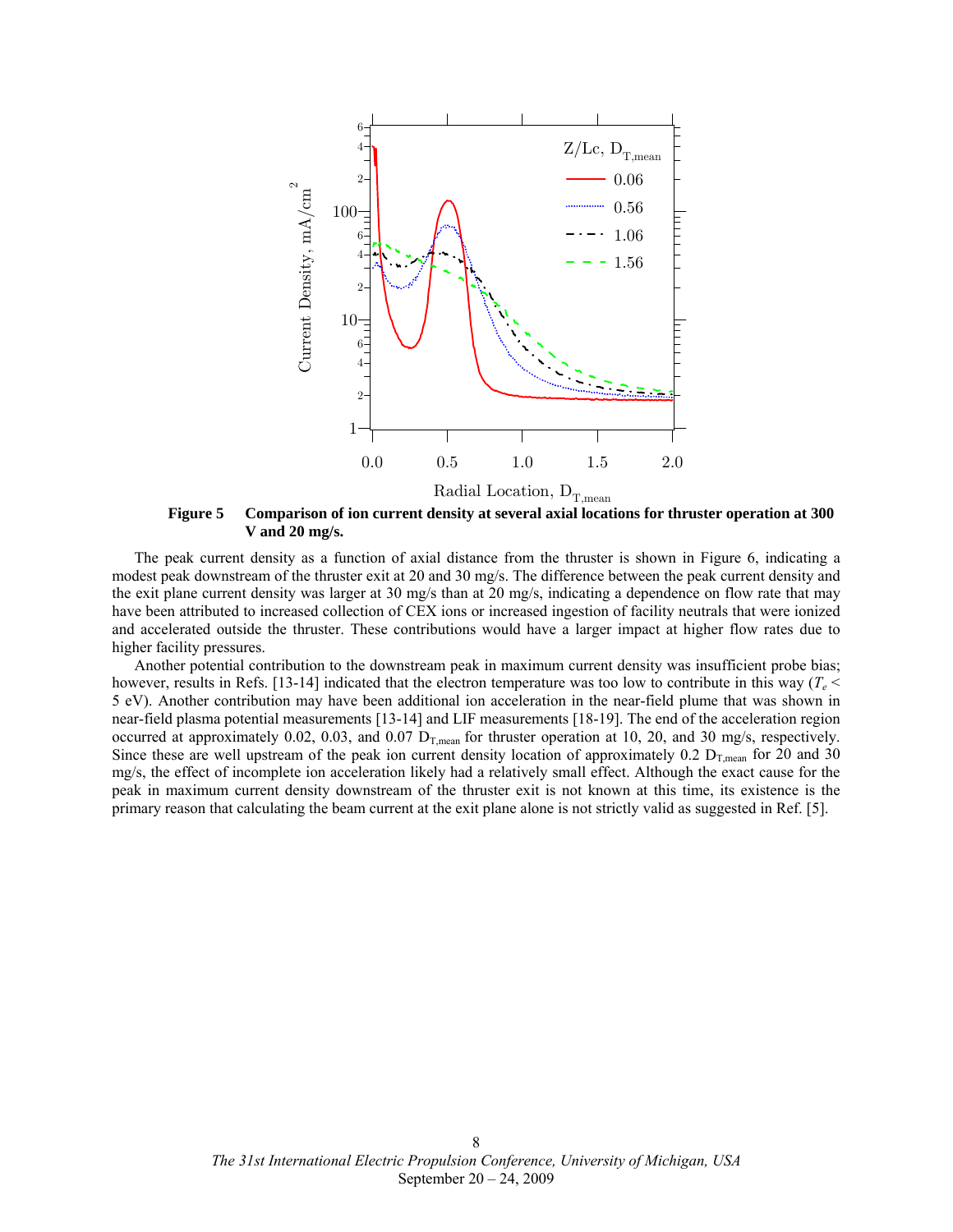

**Figure 6 Peak current density for thruster operation at 300 V and 10, 20, and 30 mg/s.** 

# **IV. Analysis and Discussion**

<span id="page-8-1"></span><span id="page-8-0"></span>The results from the previous section are used to determine the beam current and plume divergence. These parameters are ultimately used in an efficiency analysis, and the calculated efficiency is compared to the measured efficiency from a thrust stand. The results are also compared to traditional far-field measurements.

# **A. Beam Current**

The beam current was calculated using all three methods outlined in Section [II](#page-1-0)[.C](#page-1-1).[3,](#page-3-0) and the results are shown in [Figure 7](#page-9-1) as a function of axial distance. Integrating the entire current density profile from centerline to the maximum radial location (Itot) resulted in calculated beam currents that were well above the discharge current, similar to the gross over-prediction observed in traditional far-field beam current calculations. Integrating the current density with the discharge channel method (Itot,DC) produced calculated beam currents that were approximately 20% below the discharge current near the thruster exit plane; however, the beam current drastically decreased after approximately 0.3 DT,mean, restricting the usefulness of the calculation. This limitation was caused by the beam crossing at approximately 1 DT,mean shown in [Figure 4.](#page-6-0) The beam crossing caused the peak current density to be shifted away from channel centerline, resulting in a drastic decrease in the flux of ions located within the static integration domain.

The dynamic window integration method was attractive because it produced a beam width that was approximately equal to the discharge channel exit width at the channel exit plane, while providing a dynamic integration domain that accounted for the effects of beam broadening further downstream. This integration method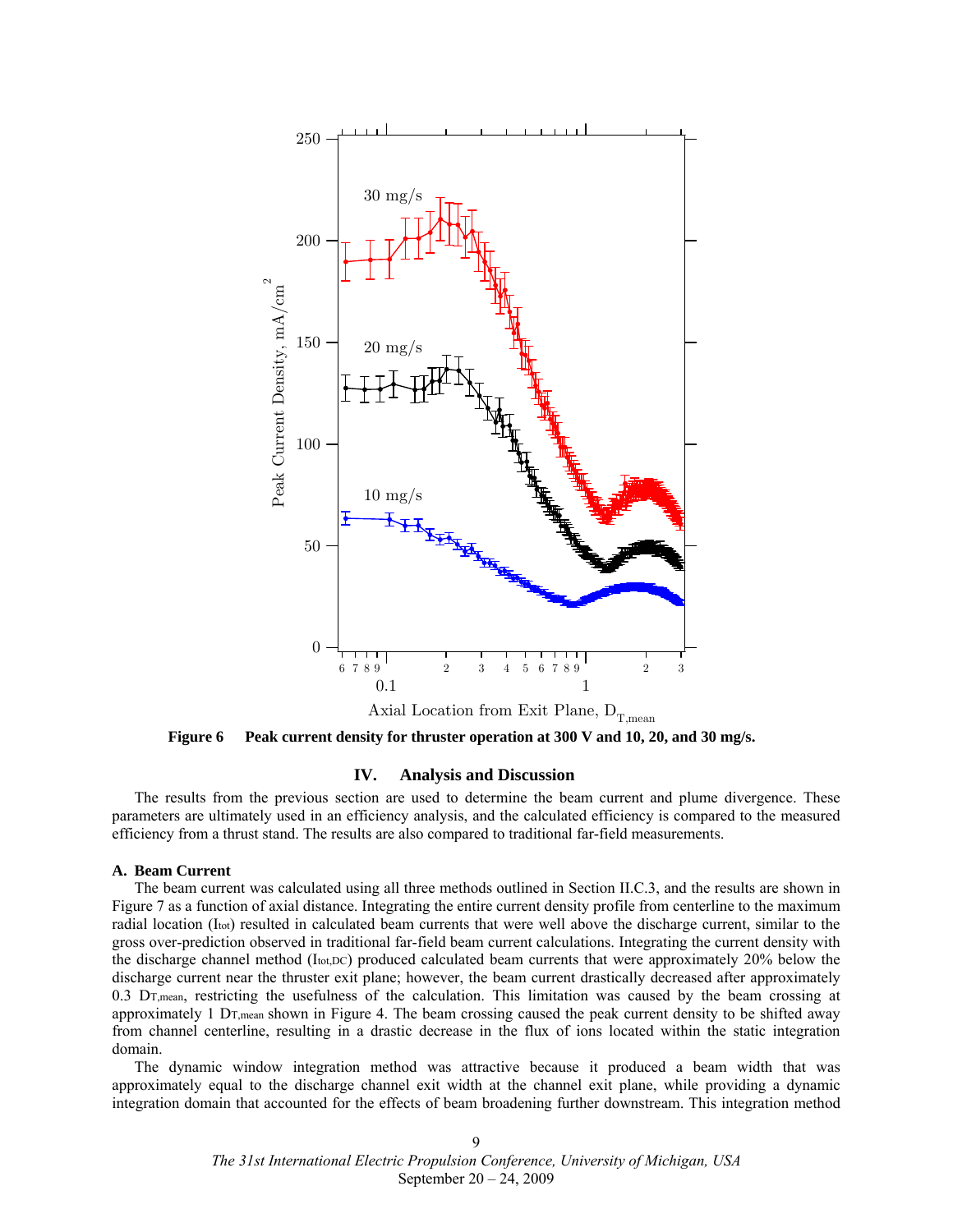produced reasonable beam currents (approximately 20% below the discharge current) that were consistent with the DC-only integration near the thruster. The integrated current from the dynamic technique extended the region of acceptable beam currents from 0.3 to greater than 1 DT,mean.



**Figure 7 Integrated ion beam currents using three different integration techniques for thruster operation at 300 V and 20 mg/s.** 

<span id="page-9-1"></span>All reported beam current values were calculated from the dynamic window integration method by averaging the beam current from 0.5 to 1.0 D<sub>T,mean</sub>. The beam current calculated at each axial location is shown in [Figure 8,](#page-10-1) having values of 7.35, 15.8, and 25.9 A at 10, 20, and 30 mg/s, respectively. The corresponding ion current fractions  $(I_b/I_d)$ were 0.812, 0.777, and 0.766, respectively. The ion current fraction is commonly referred to as the current utilization [1].

#### <span id="page-9-0"></span>**B. Plume Divergence**

The plume divergence was calculated at each axial location and the results are shown in [Figure 9](#page-10-1). Since the plume divergence definition approximated the ion beam as a point source, the calculated divergence was unreasonably high near the thruster exit plane. After 0.4 D<sub>T,mean</sub> downstream (approximately two channel widths), the calculated divergence angle leveled off and remained essentially constant until approximately 1 D<sub>T,mean</sub>. Beyond that point, the calculated divergence angle decreased since the entire plume was not captured because of the limited radial data collection domain. The plume divergence for each operating condition was calculated by taking the average from 0.5 to 1.0 DT,mean (consistent with beam current calculation). The plume divergence was 20°, 16°, and 16° at 10, 20, and 30 mg/s, respectively.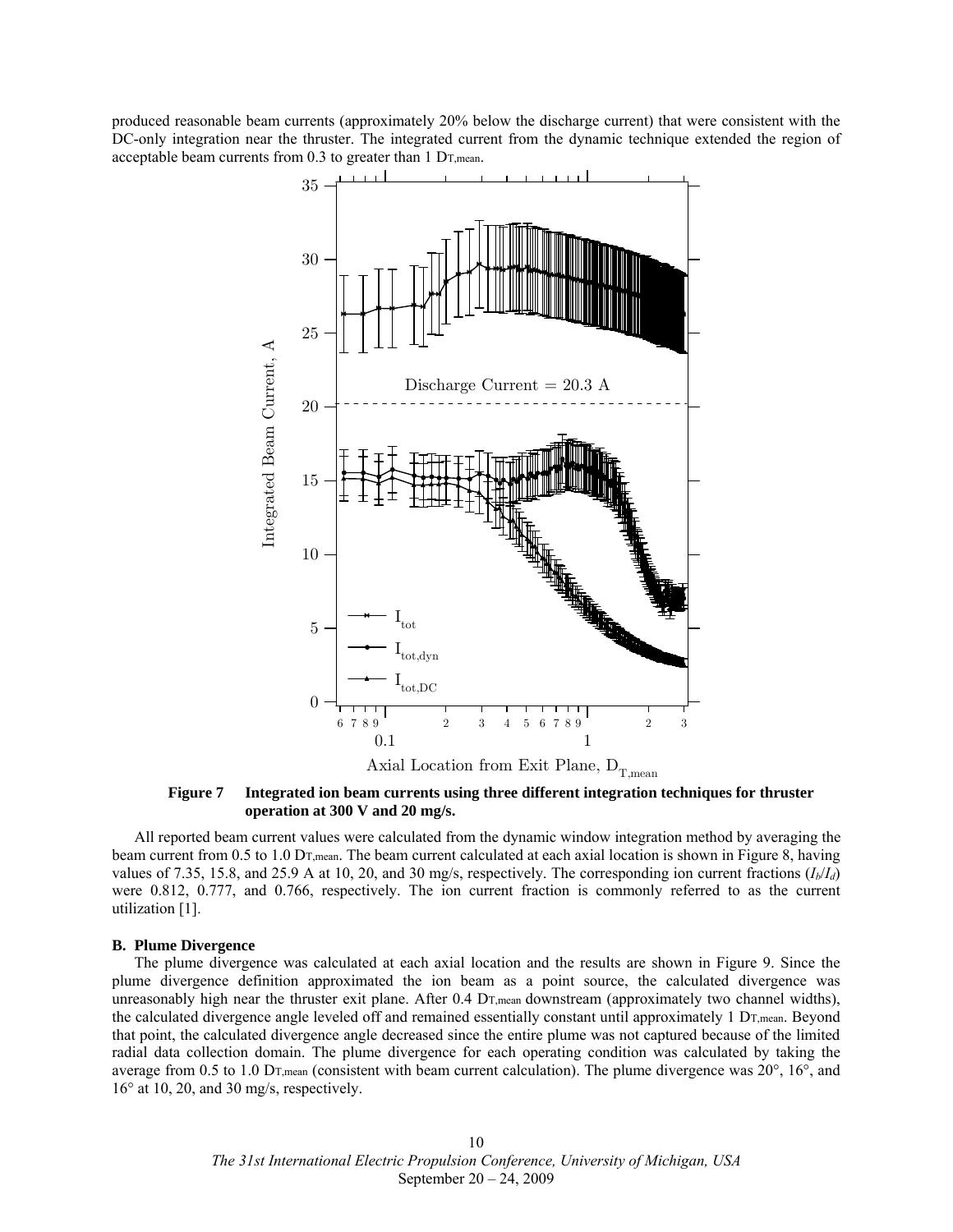

<span id="page-10-1"></span>The plume divergence decreased from 10 to 20 mg/s and remained constant from 20 to 30 mg/s. This is consistent with the trend of decreasing plume divergence with flow rate measured with the NASA-173Mv1 [20]. The trend was unexpected for the 6-kW Hall thruster since ion acceleration occurred further downstream as flow rate was increased [13-14]. Typically, moving the acceleration downstream results in higher plume divergence since the electric field becomes defocused outside the channel. However, the 6-kW thruster in this study did not have a defocused potential structure in the very-near-field; hence, a wide range of axial acceleration locations maintained excellent beam collimation and led to a relatively uniform divergence across flow rate.

#### <span id="page-10-0"></span>**C. Comparison with Far-field Measurements**

Although beam divergence and beam current are often useful for spacecraft integration purposes (protecting solar panels, optics, etc.), the goal of these measurements was to relate these properties to the losses that limit efficiency. Additional probe measurements were combined with the near-field Faraday probe measurements to calculate the anode efficiency using a phenomenological efficiency architecture [1]. The results are shown in [Table](#page-11-0)  [1](#page-11-0). The calculated efficiency was lower than the measured value by 2, 3, and 4% at 10, 20, and 30 mg/s.

The results from the near-field measurements were compared to traditional far-field measurements recorded at the same thruster conditions. Traditional analysis methods produced beam divergence angles of approximately 49°  $(\eta_d = 0.43)$  and beam currents that were approximately 1.02  $I_d$ . Both of these values are unreasonably large and generate calculated efficiencies of 0.40, 0.38, and 0.37 at 10, 20, and 30 mg/s, respectively. These are very different than the approximately 0.65 anode efficiency measured by a thrust stand. A substantial improvement in results can be realized by analyzing the results with a correction for cosine losses [21]. This method decreases the calculated beam divergence to 27° ( $\eta_d$  = 0.79); however, the current utilization is still greater than 0.9 at all three operating conditions (expected to be approximately 0.8). Although the current utilization is higher than expected, the combined result is that the calculated efficiency matches the near-field values to within a few percent (absolute not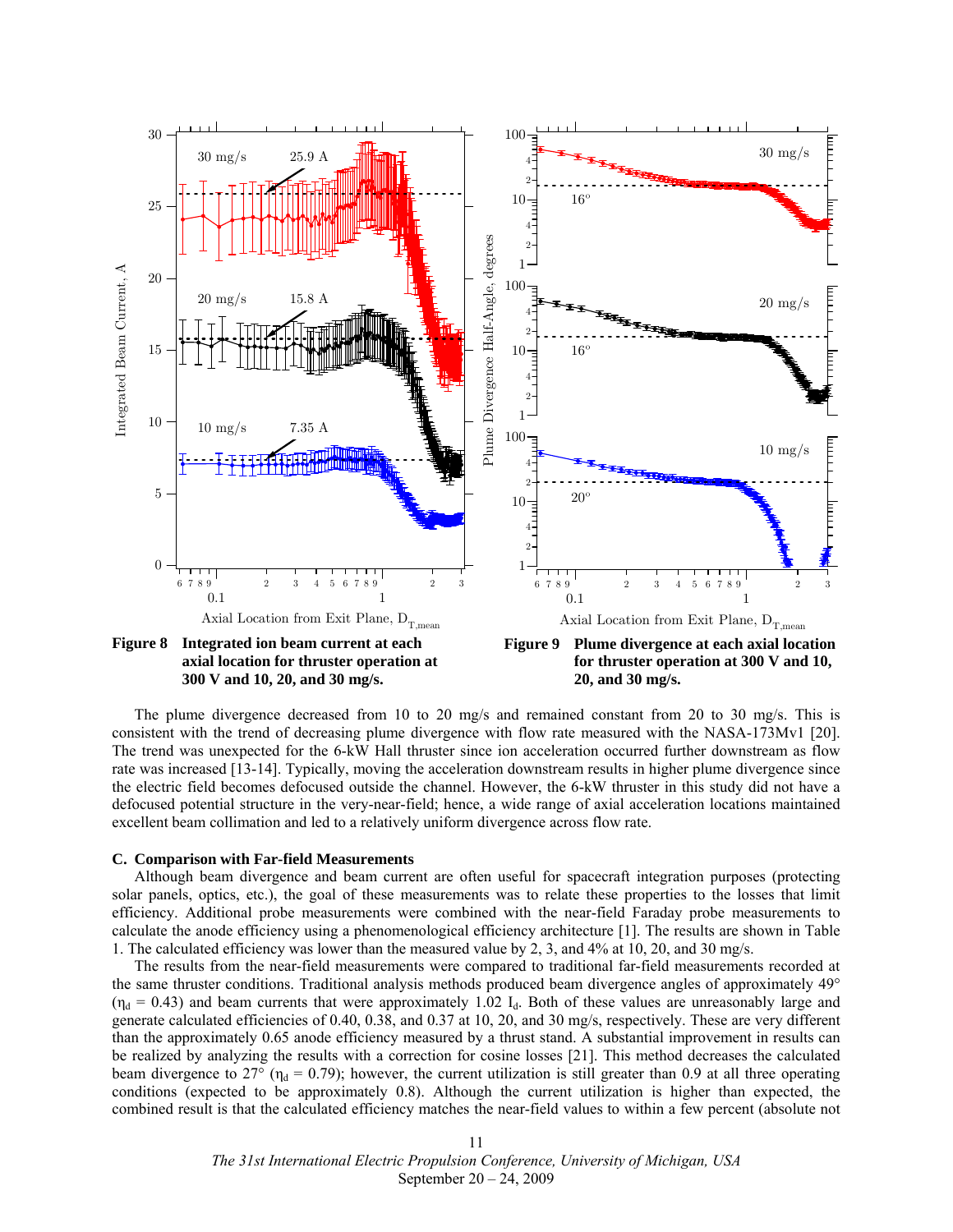relative). This agreement is coincidence rather than validation of either measurement; the far-field analysis overpredicted both beam divergence and beam current, which counterbalanced each other.

<span id="page-11-0"></span>The calculated anode efficiencies from all three methods (near-field, far-field, and far-field) displayed the same decreasing trend with flow rate. This trend did not agree with the slightly positive trend that was shown in thrust stand measurements. The primary contributor to this trend was the decreasing current utilization with flow rate (note that divergence, charge, and voltage utilizations were all nearly constant from 10-30 mg/s). This discrepancy indicates that the near-field results under predicted the beam current as flow rate was increased. The reason for this potential discrepancy in the current utilization trend is not well understood.

|                                  | $10 \frac{\text{mg}}{\text{s}}$ | $20 \frac{\text{mg}}{\text{s}}$ | $30 \frac{\text{mg}}{\text{s}}$ |
|----------------------------------|---------------------------------|---------------------------------|---------------------------------|
| Near-field                       |                                 |                                 |                                 |
| Plume Divergence                 | $20^{\circ}$ (0.884)            | $16^{\circ}$ (0.923)            | $16^{\circ}$ (0.922)            |
| Beam Current, A                  | 7.35(0.812)                     | 15.8(0.777)                     | 25.9 (0.766)                    |
| Calculated Anode Efficiency, -   | 0.626                           | 0.613                           | 0.603                           |
| Far-field (Cosine Analysis)      |                                 |                                 |                                 |
| Plume Divergence                 | $27^{\circ}$ (0.794)            | $27^{\circ}$ (0.794)            | $27^{\circ}$ (0.794)            |
| Beam Current, A                  | 8.25(0.911)                     | 18.6(0.915)                     | 30.4 (0.900)                    |
| Calculated Anode Efficiency, -   | 0.631                           | 0.621                           | 0.609                           |
| Far-field (Traditional Analysis) |                                 |                                 |                                 |
| Plume Divergence                 | $48^{\circ}$ (0.448)            | $49^{\circ}$ (0.430)            | $49^{\circ}$ (0.430)            |
| Beam Current, A                  | 9.23(1.02)                      | 21.0(1.03)                      | 34.3 (1.02)                     |
| Calculated Anode Efficiency, -   | 0.398                           | 0.380                           | 0.372                           |
| <b>Thrust Stand</b>              |                                 |                                 |                                 |
| Measured Anode Efficiency, -     | 0.641                           | 0.645                           | 0.646                           |

### **Table 1 Comparison of calculated plume divergence, beam current, and anode efficiency for near-field and far-field measurements. The measured anode efficiencies from thrust stand measurements are included for comparison. Values in parentheses indicate utilization efficiencies.**

Additional measurements were taken at 150 V and 10, 20, and 30 mg/s that also showed reasonably good consistency with thrust stand measurements [2]. The calculated anode efficiency was respectively within 5.1, 4.7, and 6.6% of the measured values (absolute not relative). Combining the low-voltage measurements with those presented at 300 V indicates that the method is applicable across a wide range of voltages and discharge powers (1- 10 kW).

# **V. Conclusions**

Near-field Faraday probe measurements were analyzed with a proposed 1/e definition for the beam current integration and beam divergence. The results for both parameters were uniform from approximately  $0.5$  to 1 D<sub>T, mean</sub>, indicating consistency of the measurement and analysis over a finite region of the plume. Beyond that point, thruster- and facility-induced collisions altered the plume and the resulting calculations of beam current and beam divergence varied significantly. Global values of the beam current and beam divergence were determined from the

> *The 31st International Electric Propulsion Conference, University of Michigan, USA*  September 20 – 24, 2009 12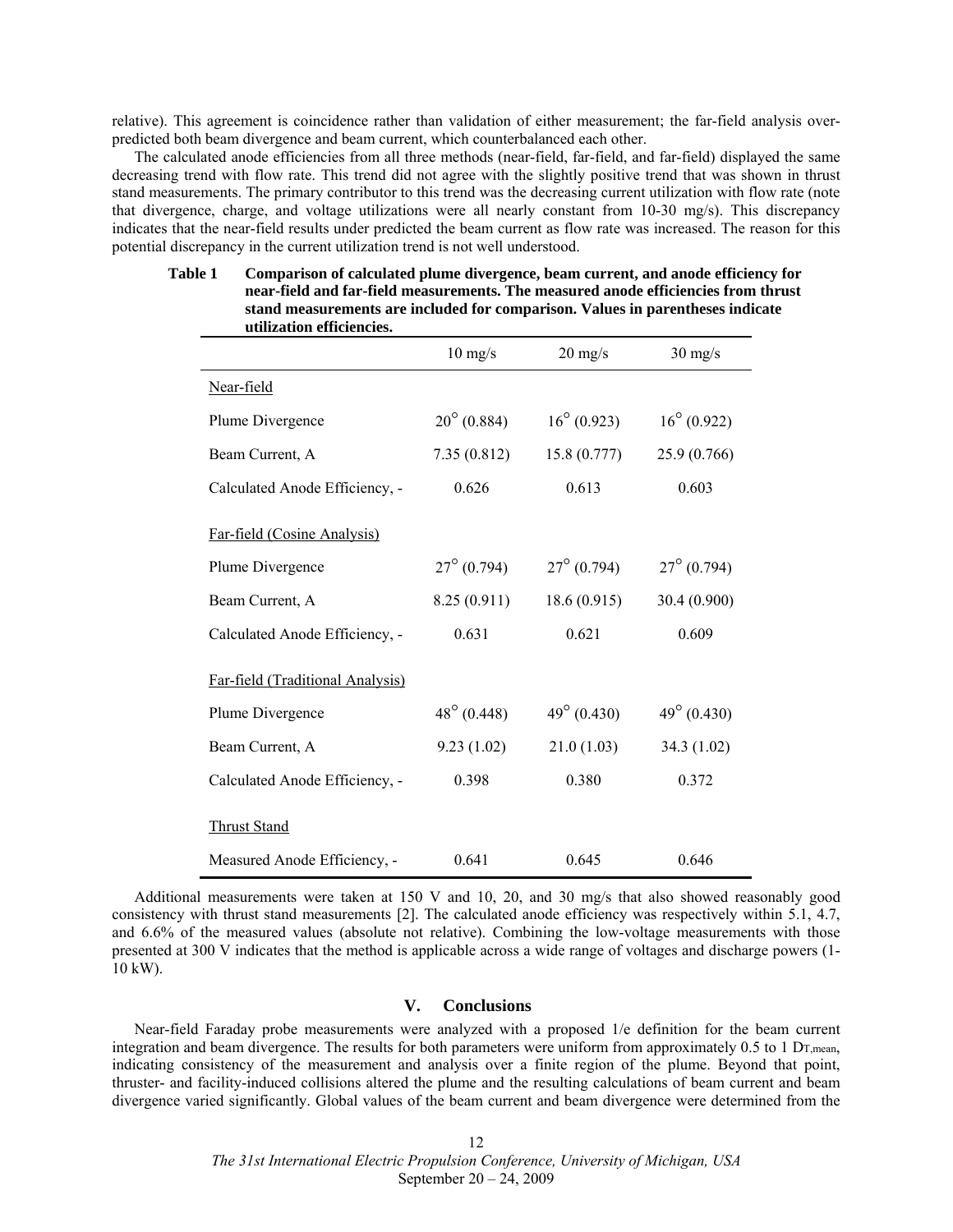average between 0.5 and 1 DT,mean and used to determine the current utilization and divergence utilization, respectively. These utilizations were combined with other probe measurements to calculate the anode efficiency. Although the agreement between the calculated and measured efficiencies was quite good, the decreasing trend of the calculated efficiency with flow rate did not match the constant efficiency measured with the thrust stand. The decreasing trend in current utilization with flow rate was the primary cause for this discrepancy.

The outcome of this work should be used as a baseline for improving beam current and beam divergence measurements. The near-field results in this paper were superior to those from far-field measurements and indicated that radial measurements in the near-field plume combined with the suggested 1/e analysis bounds produced beam current (current utilization) and beam divergence (divergence utilization) values that were consistent with thrust stand measurements from 1 to 10 kW (150 V at 10, 20, and 30 mg/s not presented here).

As a minimum, we recommend that near-field measurements be taken along radial paths from 0 to 2  $D_{T,mean}$  in the radial direction and from 0 to 2  $D_{T,mean}$  in the axial direction. The probe should be moved at high speed to reduce the effects of probe heating and current density measurements should be taken at high speed to adequately resolve discharge current fluctuations and to provide high spatial resolution. Although the suggested measurement technique and analysis methods provided consistent results, they are not proposed as the ultimate solution. Instead, this concept should be investigated in further detail to validate the findings across several thruster designs, operating conditions, and vacuum facilities.

#### **References**

- 1. Hofer, R. R., Katz, I., Mikellides, I. G., Goebel, D. M., Jameson, K. K., Sullivan, R. M., and Johnson, L. K., "Efficacy of Electron Mobility Models in Hybrid-PIC Hall Thruster Simulations," *AIAA/ASME/SAE/ASEE Joint Propulsion Conference*, AIAA-2008-4924, Hartford, CT, Jul. 20-23, 2008.
- 2. Reid, B. M., "The Influence of Neutral Flow Rate in the Operation of Hall Thrusters," Ph.D. Dissertation, Dept. of Aerospace Engineering, University of Michigan, Ann Arbor, MI, 2009.
- 3. Hofer, R. R., Jankovsky, R. S., and Gallimore, A. D., "High-Specific Impulse Hall Thrusters, Part 2: Efficiency Analysis," *Journal of Propulsion and Power* Vol. 22, No. 4, 2006, pp. 732-740.
- 4. Hofer, R. R., and Gallimore, A. D., "Recent Results from Internal and Very-Near-Field Plasma Diagnostics of a High Specific Impulse Hall Thruster," *28th International Electric Propulsion Conference*, IEPC-2003- 037, Toulouse, France, Mar. 17-21, 2003.
- 5. Jameson, K. K., Goebel, D. M., Hofer, R. R., and Watkins, R. M., "Cathode Coupling in Hall Thrusters," *30th International Electric Propulsion Conference*, IEPC-2007-278, Florence, Italy,
- 6. Walker, M. L. R., "Effects of Facility Backpressure on the Performance and Plume of a Hall Thruster," Dept. of Aerospace Engineering, University of Michigan, Ann Arbor, MI, 2005.
- 7. Reid, B. M., Shastry, R., Gallimore, A. D., and Hofer, R. R., "Angularly-Resolved ExB Probe Spectra in the Plume of a 6-kW Hall Thruster," *44th AIAA/ASME/SAE/ASEE Joint Propulsion Conference*, AIAA-2008-5287, Hartford, CT, Jul. 20-23, 2008.
- 8. Haas, J. M., Hofer, R. R., Brown, D. L., Reid, B. M., and Gallimore, A. D., "Design of the ## Hall Thruster for High Thrust/Power Investigation," *54th JANNAF Propulsion Meeting*, Denver, CO, May 14-17, 2007.
- 9. Reid, B. M., Gallimore, A. D., Hofer, R. R., Li, Y., and Haas, J. M., "Anode Design and Verification for the ## Hall Thruster," *54th JANNAF Propulsion Meeting*, Denver, CO, May 14-17, 2007.
- 10. Hofer, R. R., Goebel, D. M., and Watkins, R. M., "Compact LaB6 Hollow Cathode for the ## Hall Thruster," *54th JANNAF Propulsion Meeting*, Denver, CO, May 14-17, 2007.
- 11. Brown, D. L., Reid, B. M., Gallimore, A. D., Hofer, R. R., Haas, J. M., and Larson, C. W., "Performance Characterization and Design Verification of the ## Laboratory Model Hall Thruster," *54th JANNAF Propulsion Meeting*, Denver, CO, May 14-17, 2007.
- 12. Haas, J. M., Gallimore, A. D., McFall, K., and Spanjers, G., "Development of a High-Speed, Reciprocating Electrostatic Probe System for Hall Thruster Interrogation," *Review of Scientific Instruments* Vol. 71, No. 11, 2000, pp. 4131-4138.